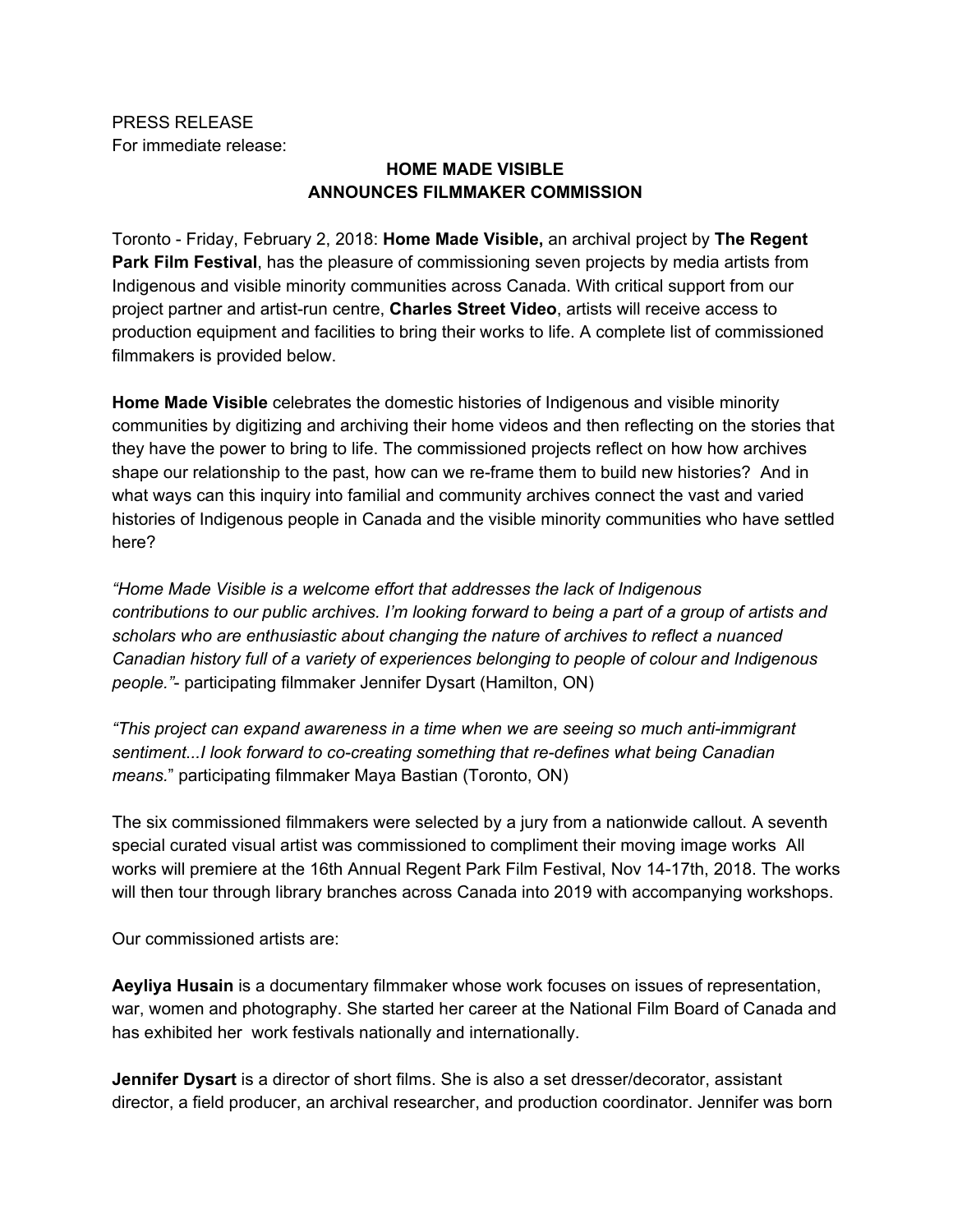in Alberta, raised in BC and has Cree roots from South Indian Lake, Manitoba. She is an archives enthusiast with a deep love of found footage and experimental films.

**Lisa Jodoin** is a writer/filmmaker working out of Fredericton, New Brunswick. Her short films include *Tracing Blood*, a video poem about Indigenous identity, and *In Search of Laura Fearn*. She recently completed a feature length documentary for the New Brunswick Aboriginal People's Council and the Urban Aboriginal Knowledge Network Atlantic.

**Maya Bastian** is a writer, a filmmaker and an artist. Her work often explores socio-political themes as they relate to ideas of community and culture. In 2017 she was a recipients of the Al Magee Screenwriter Mentorship and included in Reelworld Film Festival's Emerging 20.

**Nadine Arpin** is a Two-Spirited Métis filmmaker based in Sioux Lookout, Ontario where her film production company Cedar Water Films is located. Since 2014 she has been producing and directing independent short films which have screened both nationally and internationally.

**Parastoo Anoushahpour and Faraz Anoushahpour** have worked in collaboration since 2013. Using various performative structures to work in relation to specific sites, their projects explore collaboration as a way to upset the authority of a singular narrator or position.

**Melisse Watson** is a disruptionist, earthworker and multidisciplinary artist. Through the archiving of activism work done by Black and Indigenous peoples in Tkaronto, and exploring access, gender, conflict, Melisse explores speculative futures and their preparations.

For a full summary of Home Made Visible see below.

This is one of the 200 exceptional projects funded through the Canada Council for the Arts' New Chapter program. With this \$35M investment, the Council supports the creation and sharing of the arts in communities across Canada.

Ce projet est l'un des 200 projets exceptionnels soutenus par le programme Nouveau chapitre du Conseil des arts du Canada. Avec cet investissement 35 M\$, le Conseil des arts appuie la création et le partage des arts au cœur de nos vies et dans l'ensemble du Canada.

## **[www.HomeMadeVisible.ca](http://www.homemadevisible.ca/)**

## **PARTNERS**

Charles Street Video, **Technical and Commissioning Partner** York University Libraries, **Archival Partner**